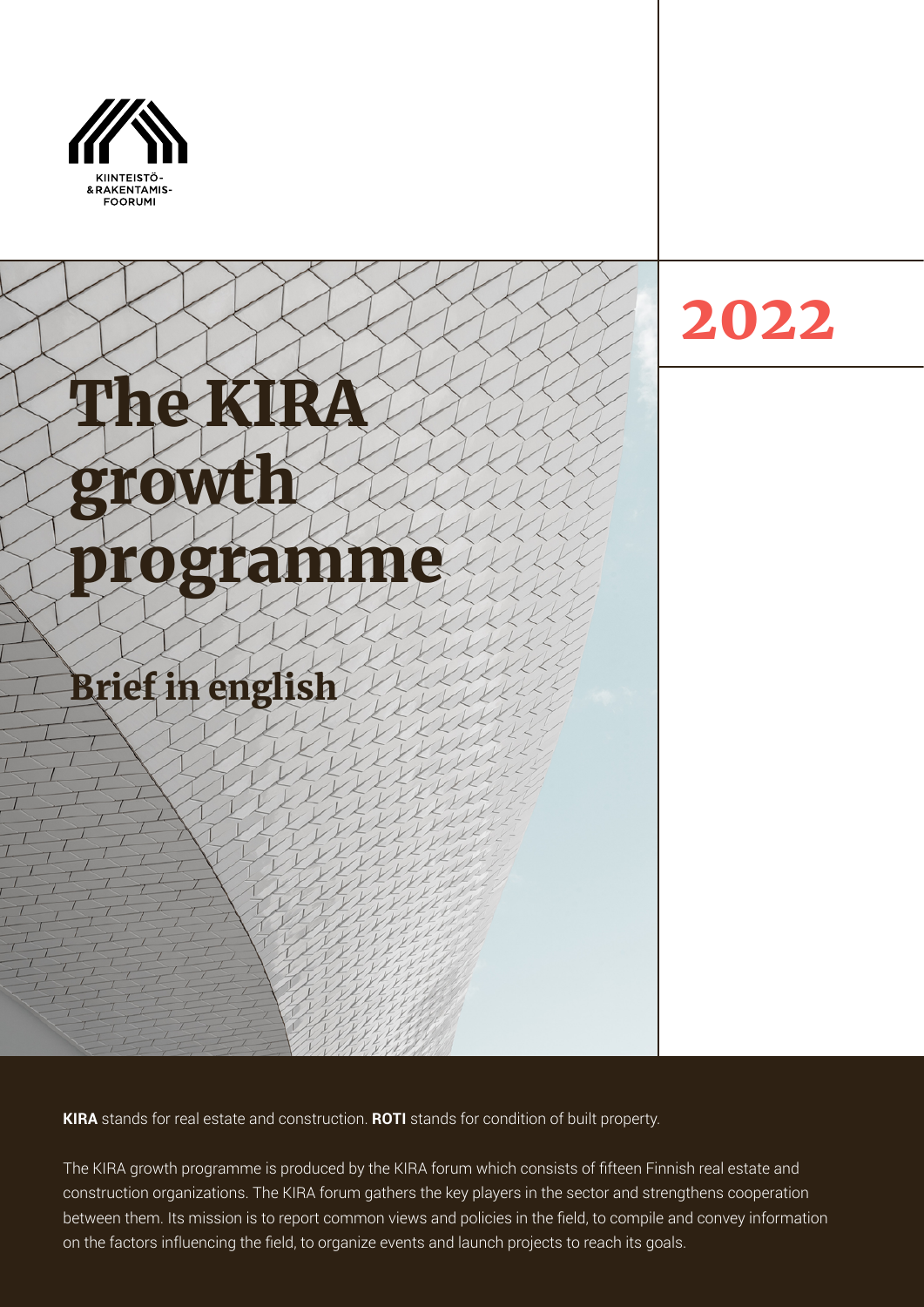# Summary of the growth programme

The KIRA growth programme covers the growth opportunities and measures for the sustainable development of the Finnish real estate and construction sector. The aim of the growth programme is to create a shared mindset and direction towards growth as well as to commit the real estate and construction sector to the measures of regenerative growth and direct long-term financing to target-oriented development.

The built environment is the basis our society functions on as well as an important driving force for economy and innovation. It is central to curbing climate change and maintaining nature's biodiversity.

The real estate and construction sector pledges to ensure a functional, safe and sustainable built environment by 2030. The aim is to develop competitive solutions and create wealth both for end users as in residents, companies and public actors as well as the society at large.

**The real estate and construction sector's will to change and develop are also visible in its aims to** 

**improve its ROTI results.** Every two years, the state of built property is assessed by a panel of experts. A built environment that includes functional, safe and sustainable buildings, transportation networks and community development would be reflected at minimum by the grade 9. Noticeably improving the education and development of the sector is also an important prerequisite for growth.

The social impact of the growth programme has been studied through three themes. These themes have been used to further define the goals and instruments of later fulfilling the real estate and construction sector's pledge. All measures to implement the growth programme undertake to advance the goals of the pledge.

Growth opportunities that will also promote the sector's regeneration and competitiveness as well as international business have been identified for companies in the sector on the basis of these theme-specific goals.

|  | <b>Theme goals</b><br>for the green<br><b>transition</b>                 | We will realise the national objective to reach climate-neutra-<br>lity by the year 2035.                                                                                                                        |                                                        |
|--|--------------------------------------------------------------------------|------------------------------------------------------------------------------------------------------------------------------------------------------------------------------------------------------------------|--------------------------------------------------------|
|  |                                                                          | We will switch to circular economy by 2030.                                                                                                                                                                      | The recycling rate of materials and<br>premises        |
|  | Theme goals for<br>productivity &<br>digitization                        | We will significantly raise productivity and reduce waste.                                                                                                                                                       | We will reduce waste by 50 % $\star$                   |
|  |                                                                          | We will digitize buildings and processes as well as ensure a<br>reliable and secure data stream throughout the life cycle of<br>the built environment while taking new business opportuni-<br>ties into account. |                                                        |
|  | <b>Value creation</b><br>throughout<br>the life cycle<br>$-$ theme goals | We will significantly improve our customer-orientation and<br>customer experience as well as enable servitization                                                                                                | <b>Customer satisfaction will improve</b><br>by 20 % * |
|  |                                                                          | We will develop competitive comprehensive solutions which<br>will create opportunities for internationalisation                                                                                                  |                                                        |

\*The instruments to measure these goals will be specified in the growth programme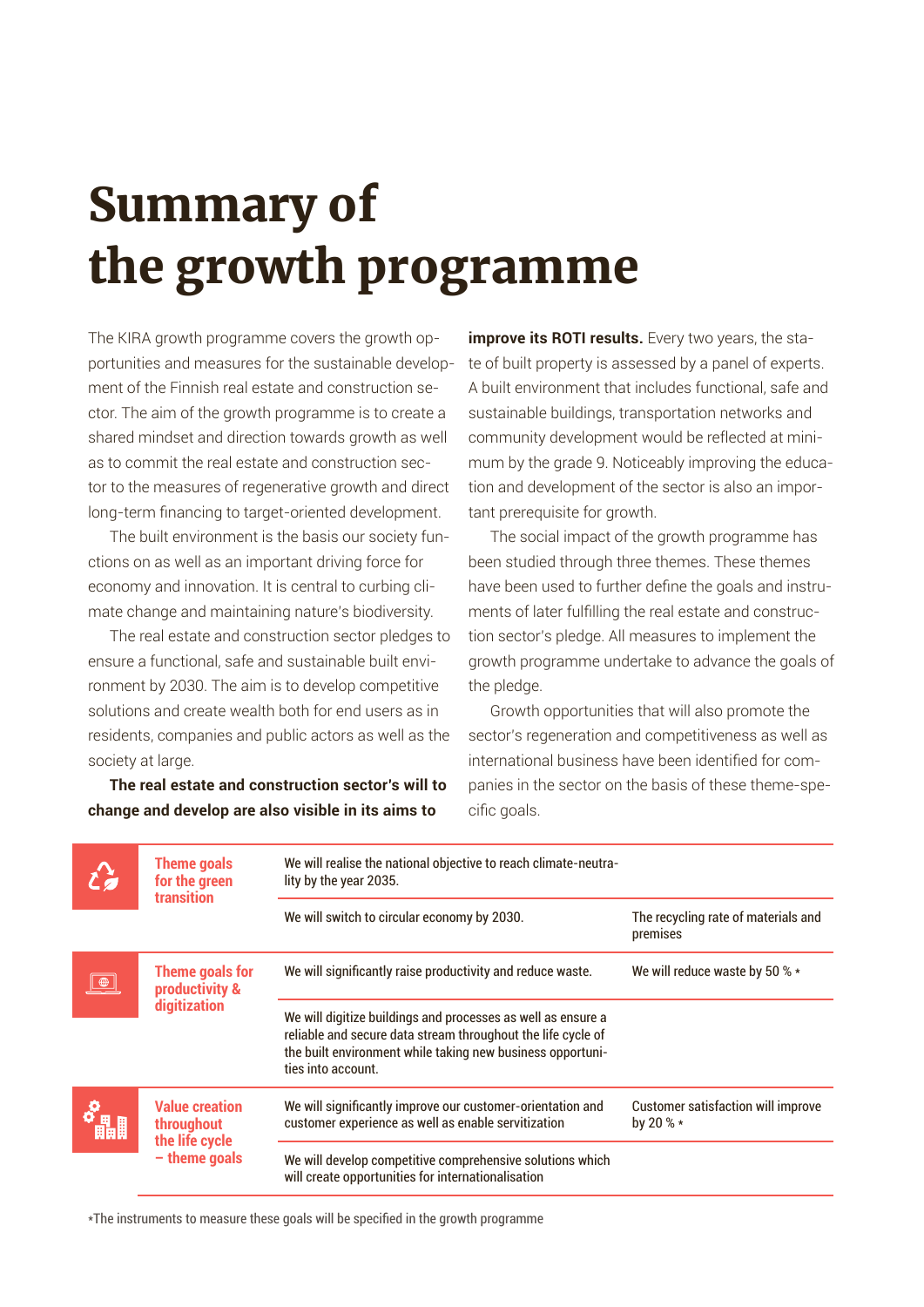$\mathcal{L}$ 

**GREEN TRANSITION**

● We will switch to circular economy by 2030

We will realise the objective to reach climate-neutrality by 2035

#### THEME GOALS GROWTH OPPORTUNITIES THAT SUPPORT THEME GOALS

1. Durable buildings and infrastructure as well as solutions that can be adapted

- 2. Low-carbon construction materials
- 3. Energy-efficient solutions and the optimisation of energy consumption
- 4. Local production, storage and distribution of renewable energy
- 5. Functional circular economy
- 6. Models for co-operation that optimise total productivity, as well as standardised digital building and planning processes
- 7. Productivity-improving modularity, prefabrication and assembly
- 8. Solutions to improve productivity enabled by new technologies
- 9. Shared data and information leadership services
- $\bullet$  We will significantly raise productivity and reduce waste We will digitize buildings and

**PRODUCTIVITY AND DIGITALIZATION**

 $\boxed{\oplus}$ 

processes as well as ensure a reliable and secure data stream throughout the life cycle of the built environment

#### **VALUE CREATION THROUGH-OUT THE LIFE CYCLE**

- We will significantly improve our customer-orientation and the customer experience as well as enable servitisation
- We will develop competitive comprehensive solutions which will create opportunities for internationalisation
- 10. Spaces as services and the integrating user services with buildings
- 11. Property management services as well as optimising property maintenance and upkeep
- 12. Management services focusing on the functionality of infrastructure as well as resolving repair debt as service
- 13. Resilient building and infrastructure solutions that are able to withstand changing and extreme conditions as well as combat threats to cyber security and health.

Image 1. The growth opportunities of the real estate and construction sector and other key results

### 13 OPPORTUNITIES FOR GROWTH

The real estate and construction sector's pledge and its theme-specific goals create growth opportunities for companies throughout the entire life cycle of the built environment. The identified growth opportunities both create competitive advantages on the international level and solve the sector's key challenges like its low customer satisfaction, quality, profitability and

the question of how to improve productivity. Users will benefit from new innovations and services with more added value. Picture 1 above connects the identified growth opportunities to the theme goals they are related to.

The real estate and construction sector has evaluated the 13 growth opportunities identified in theme workshops according to their potentiality and companies'

**PLEDGE OF THE REAL ESTATE AND CONSTRUCTION SECTOR**

## Functional, safe and sustainable built environment 2030